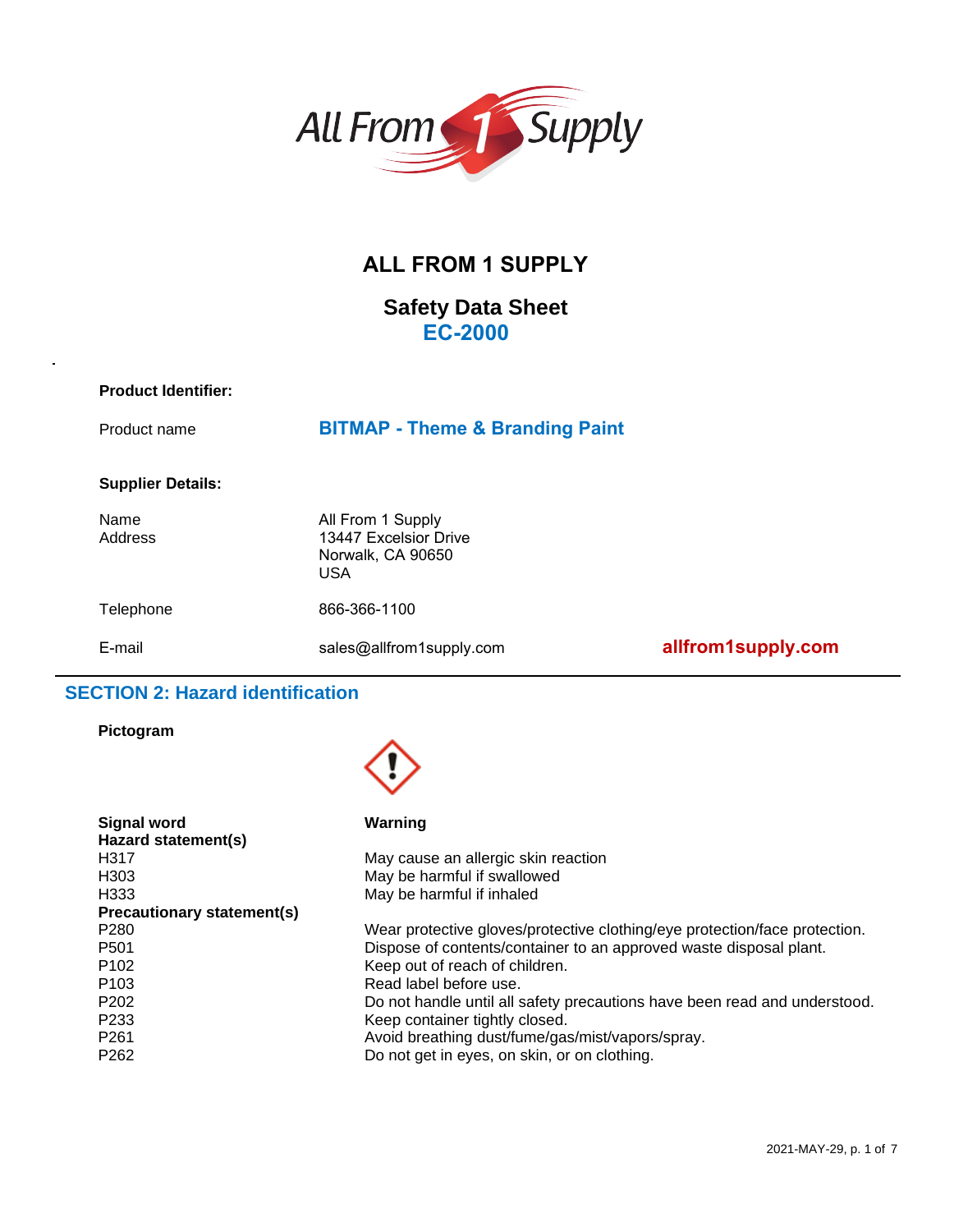# **SECTION 3: Composition/information on ingredients**

| <b>1. MONOETHANOLAMINE</b>                             |                                                                                              |
|--------------------------------------------------------|----------------------------------------------------------------------------------------------|
| Concentration                                          | $> 0.1 - < 0.2 \%$                                                                           |
| EC no.                                                 | 205-483-3                                                                                    |
| CAS no.                                                | 141-43-5                                                                                     |
| Index no.                                              | 603-030-00-8                                                                                 |
|                                                        | 2. Poly(oxy-1,2-ethanediyl), alpha-(phenylmethyl)-omega-[(1,1,3,3-tetramethylbutyl)phenoxy]- |
| Concentration                                          | $> 0.1 - < 0.2 \%$                                                                           |
| EC no.                                                 | 612-049-0                                                                                    |
| CAS no.                                                | 60864-33-7                                                                                   |
| 3.1,2-Propanediol                                      |                                                                                              |
| Concentration                                          | $> 2 - 2.5\%$                                                                                |
| CAS no.                                                | $57 - 55 - 6$                                                                                |
| <b>4. TITANIUM DIOXIDE</b>                             |                                                                                              |
| Concentration                                          | $>1 - 20%$                                                                                   |
| CAS no.                                                | 13463-67-7                                                                                   |
| 5. 2, 2, 4- Trimethyl-1, 3-pentanediol monoisobutyrate |                                                                                              |
| Concentration                                          | $> .9 - < 1.1 \%$                                                                            |
| EC no.                                                 | 246-771-9                                                                                    |
| CAS no.                                                | 25265-77-4                                                                                   |

Any concentration shown as a range is to protect confidentiality or due to batch variation.

See OSHA 1910.1200(i)

# **SECTION 4: First-aid measures**

| General advice          | Consult a physician. Show this safety data sheet to the doctor in attendance.<br>Move out of dangerous area.                                                                                                                                                                                                                                                                                  |
|-------------------------|-----------------------------------------------------------------------------------------------------------------------------------------------------------------------------------------------------------------------------------------------------------------------------------------------------------------------------------------------------------------------------------------------|
| If inhaled              | If inhaled: Call a poison center or doctor if you feel unwell.                                                                                                                                                                                                                                                                                                                                |
|                         | Acute and delayed symptoms and effects: May cause respiratory irritation.<br>Signs/symptoms may include cough, sneezing, nasal discharge, headache,<br>hoarseness, and nose and throat pain, nausea, dizziness, breathing difficulty,<br>headaches, and loss of coordination. Effects from vapors or spray mists in<br>poorly ventilated areas may include irritation of the mucus membranes. |
| In case of skin contact | If on skin: Wash with plenty of soap and water for at least 15 minutes. Call a<br>poison center or doctor if you feel unwell.                                                                                                                                                                                                                                                                 |
|                         | Acute and delayed symptoms and effects: May cause skin irritation or<br>sensitivity. Signs/symptoms may include localized redness, cracks, swelling,<br>itching, and dermatitis.                                                                                                                                                                                                              |
| In case of eye contact  | If in eyes: Rinse cautiously with water for at least 15 minutes. Remove<br>contact lenses, if present and easy to do. Continue rinsing. If eye irritation<br>persists: Get medical advice/attention.                                                                                                                                                                                          |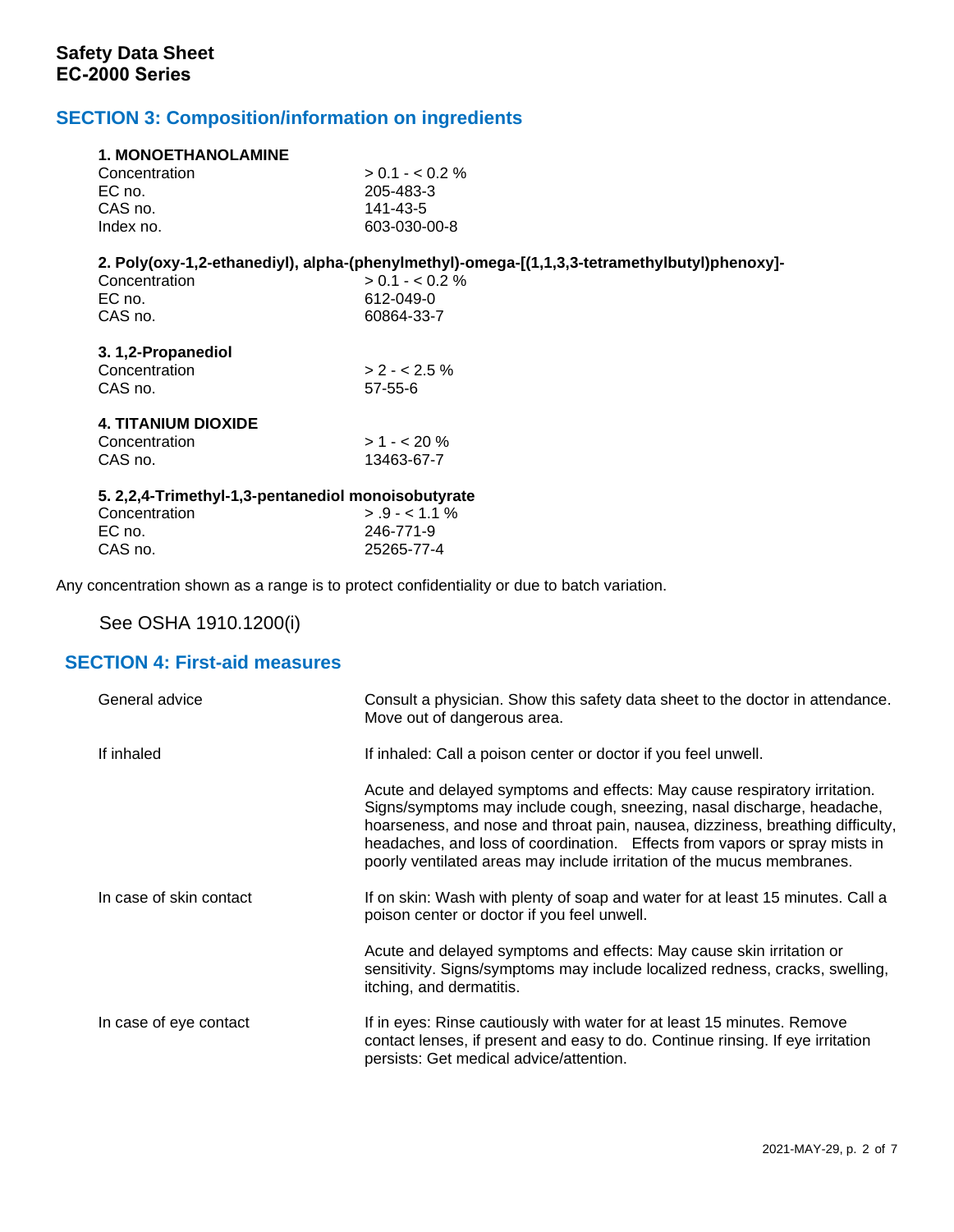Acute and delayed symptoms and effects: Causes serious eye irritation. Signs/symptoms may include redness, swelling, pain, tearing, and blurred or hazy vision.

If swallowed If swallowed: Call a poison center or doctor if you feel unwell. If vomiting occurs naturally, have victim lean forward to reduce the risk of aspiration. Do NOT induce vomiting unless directed to do so by medical personnel. Never give anything by mouth to an unconscious person.

> Acute and delayed symptoms and effects: May cause gastrointestinal irritation. Signs/symptoms may include abdominal pain, stomach upset, nausea, vomiting and diarrhea.

### **Most important symptoms/effects, acute and delayed**

The most important known symptoms and effects are described in the labelling (see section 2.2) and/or in section 11

### **SECTION 5: Fire-fighting measures**

### **Suitable extinguishing media**

Foam, alcohol foam, CO2, dry chemical, water fog. Use extinguishing measures that are appropriate to local circumstances and the surrounding environment.

### **Specific hazards arising from the chemical**

Closed containers may rupture if exposed to fire or extreme heat due to buildup of steam pressure.

### **Special protective actions for fire-fighters**

As in any fire, wear self-contained breathing apparatus pressure-demand, MSHA/NIOSH (approved or equivalent) and full protective gear. Water spray may be used to cool closed containers to prevent pressure build-up and possible rupture of containers.

### **Further information**

Avoid contact with strong alkalis', strong mineral acids, or strong oxidizing agents.

### **SECTION 6: Accidental release measures**

### **Personal precautions, protective equipment, and emergency procedures**

Avoid contact with skin, eyes, and clothing. Ensure adequate ventilation.

### **Environmental precautions**

Keep out of drains, sewers, ditches, and waterways.

### **Methods and materials for containment and cleaning up**

Soak up with inert absorbent material. Sweep up and shovel into suitable containers for disposal.

### **SECTION 7: Handling and storage**

### **Precautions for safe handling**

Avoid contact with skin, eyes, and clothing. Avoid breathing vapors, spray mists or sanding dust. In case of insufficient ventilation, wear suitable respiratory equipment.

### **Conditions for safe storage, including any incompatibilities**

Keep container tightly closed. Keep out of the reach of children. Do not freeze. Product will not recover.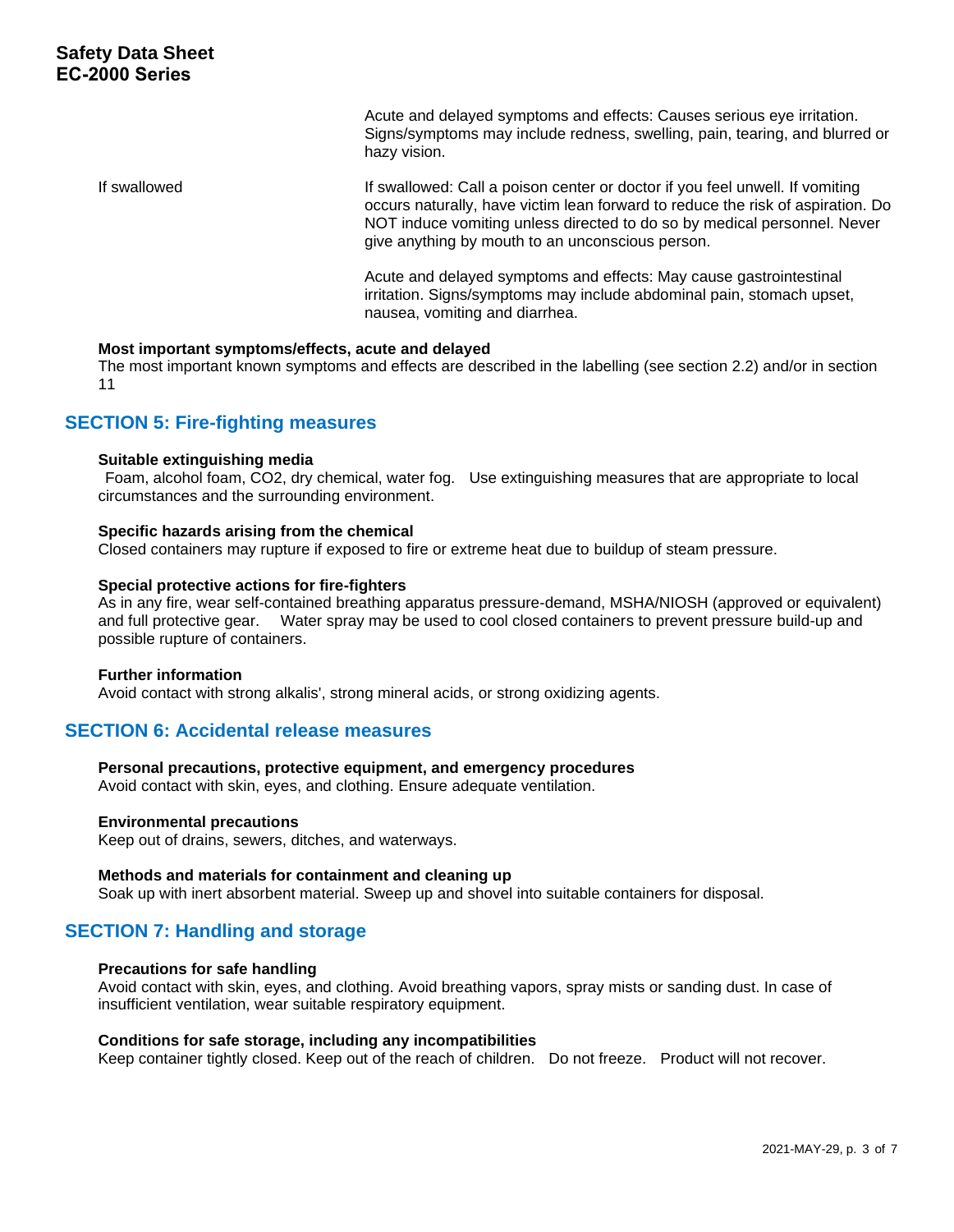# **Safety Data Sheet EC-2000 Series**

**Specific end use(s)**

Product can be applied by airless or assisted-airless spray or vacuum coater.

## **SECTION 8: Exposure controls/personal protection**

### **CAS: 141-43-5**

#### Ethanolamine

ACGIH (USA): 3 ppm, (ST) 6 ppm TLV® inhalation; Cal/OSHA: 3 ppm, (ST) 6 ppm PEL inhalation; NIOSH: 3 ppm, (ST) 6 ppm REL inhalation; OSHA: 3 ppm PEL inhalation; 6 mg/m3 PEL inhalation

### **CAS: 57-55-6**

1,2-Propanediol ACGIH (USA): 10 mg/m3 Workplace Environmental Exposure Levels (WEEL) inhalation

### **Appropriate engineering controls**

If user operations generate dust, fumes, gas, vapor or mist, use process enclosures, local exhaust ventilation or other engineering controls to keep worker exposure to airborne contaminants below any recommended or statutory limits.

### **Pictograms**



**Eye/face protection** Safety glasses with side-shields.

### **Skin protection**

Protective gloves and impervious clothing.

### **Body protection**

Wear suitable protective clothing.

### **Respiratory protection**

Where risk assessment shows air-purifying respirators are appropriate use a full-face particle respirator type N100 (US) or type P3 (EN 143) respirator cartridges as a backup to engineering controls. If the respirator is the sole means of protection, use a full-face supplied air respirator. Use respirators and components tested and approved under appropriate government standards such as NIOSH (US) or CEN (EU).

### **Environmental exposure controls**

Emissions from ventilation or work process equipment should be checked to ensure they comply with the requirements of environmental protection legislation. In some cases, fume scrubbers, filters or engineering modifications to the process equipment will be necessary to reduce emissions to acceptable levels.

## **SECTION 9: Physical and chemical properties**

Appearance/form (physical state, color, etc.) Liquid Odor **Mild latex odor** Mild latex odor pH 8.3-9.3 Melting point/freezing point 32°F / 0°C Initial boiling point and boiling range 212°F / 100°C Flash point **None (closed cup)** None (closed cup) Evaporation rate Slower than ether Slower than ether Flammability (solid, gas) None Vapor density **Heavier than air**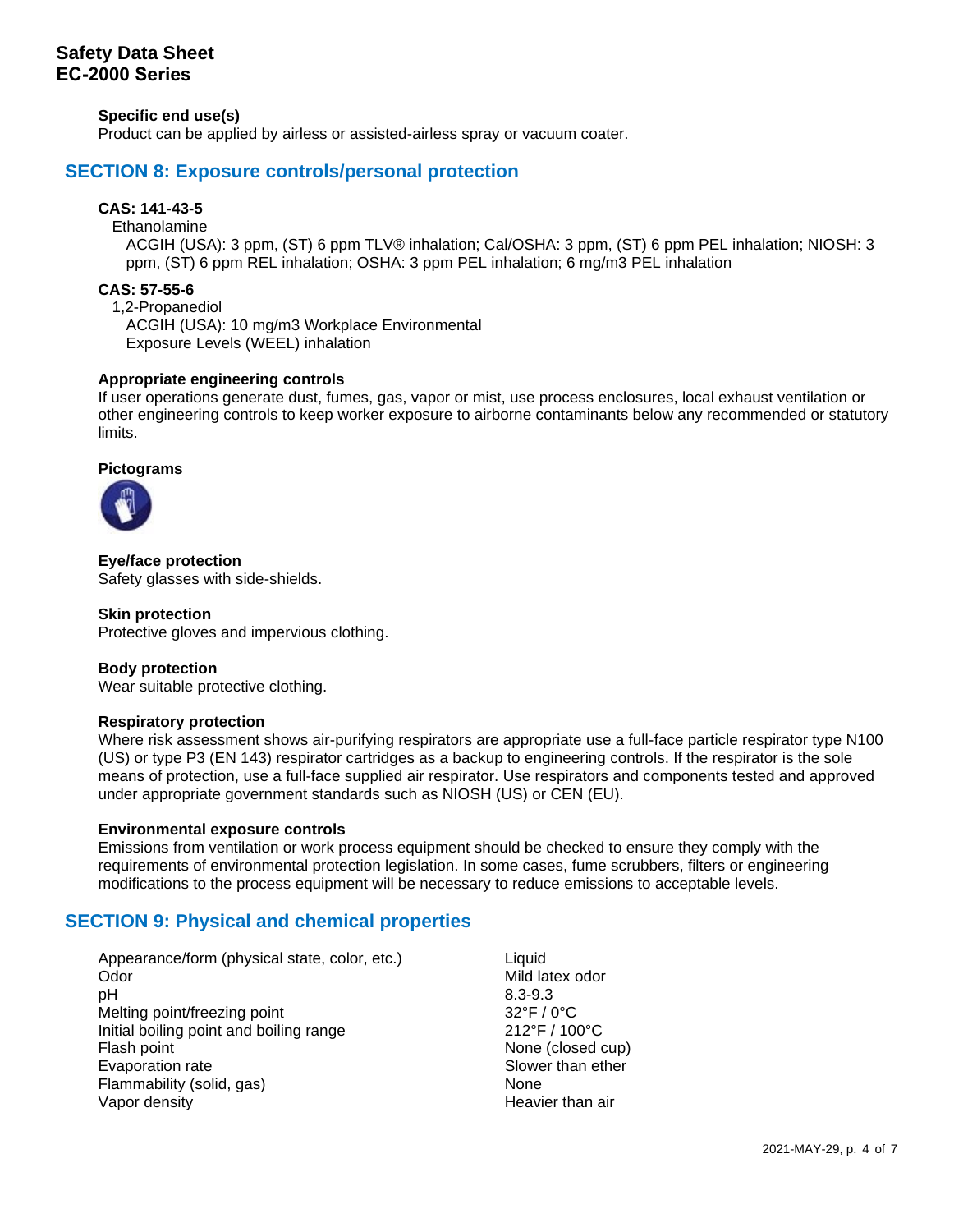# **Safety Data Sheet EC-2000 Series**

| Relative density          | 9-11 $p/q$   |
|---------------------------|--------------|
| Solubility(ies)           | In water     |
| Auto-ignition temperature | None         |
| Viscosity                 | 100 - 103 KU |
| Explosive properties      | None         |

# **SECTION 10: Stability and reactivity**

### **Reactivity**

No specific test data related to reactivity available for this product or its ingredients.

### **Chemical stability**

Stable under recommended storage conditions.

### **Possibility of hazardous reactions**

Under normal conditions of storage and use, hazardous reactions will not occur. Hazardous polymerization does not occur.

**Hazardous decomposition products**

Carbon oxides

# **SECTION 11: Toxicological information**

### **Acute toxicity**

Likely Routes of Exposure: Eye contact. Skin contact. Inhalation. Ingestion.

### **Skin corrosion/irritation**

May cause skin irritation. Signs/symptoms may include localized redness, cracks, swelling, dermatitis and itching.

### **Serious eye damage/irritation**

May cause eye irritation. Signs/symptoms may include redness, swelling, pain, tearing, burning, blurred or hazy vision.

# **Respiratory or skin sensitization**

No data available.

### **Germ cell mutagenicity** No data available.

#### **Reproductive toxicity** No data available.

**Summary of evaluation of the CMR properties** No data available.

## **SECTION 12: Ecological information**

### **Persistence and degradability**

MONOETHANOLAMINE: Biodegradability aerobic - Exposure time 28 d Result: > 70 % - Readily biodegradable (OECD Test Guideline 301F)

Dipropylene glycol monomethyl ether: Biodegradability aerobic - Exposure time 28 d Result: 76 % - Readily biodegradable (OECD Test Guideline 301F)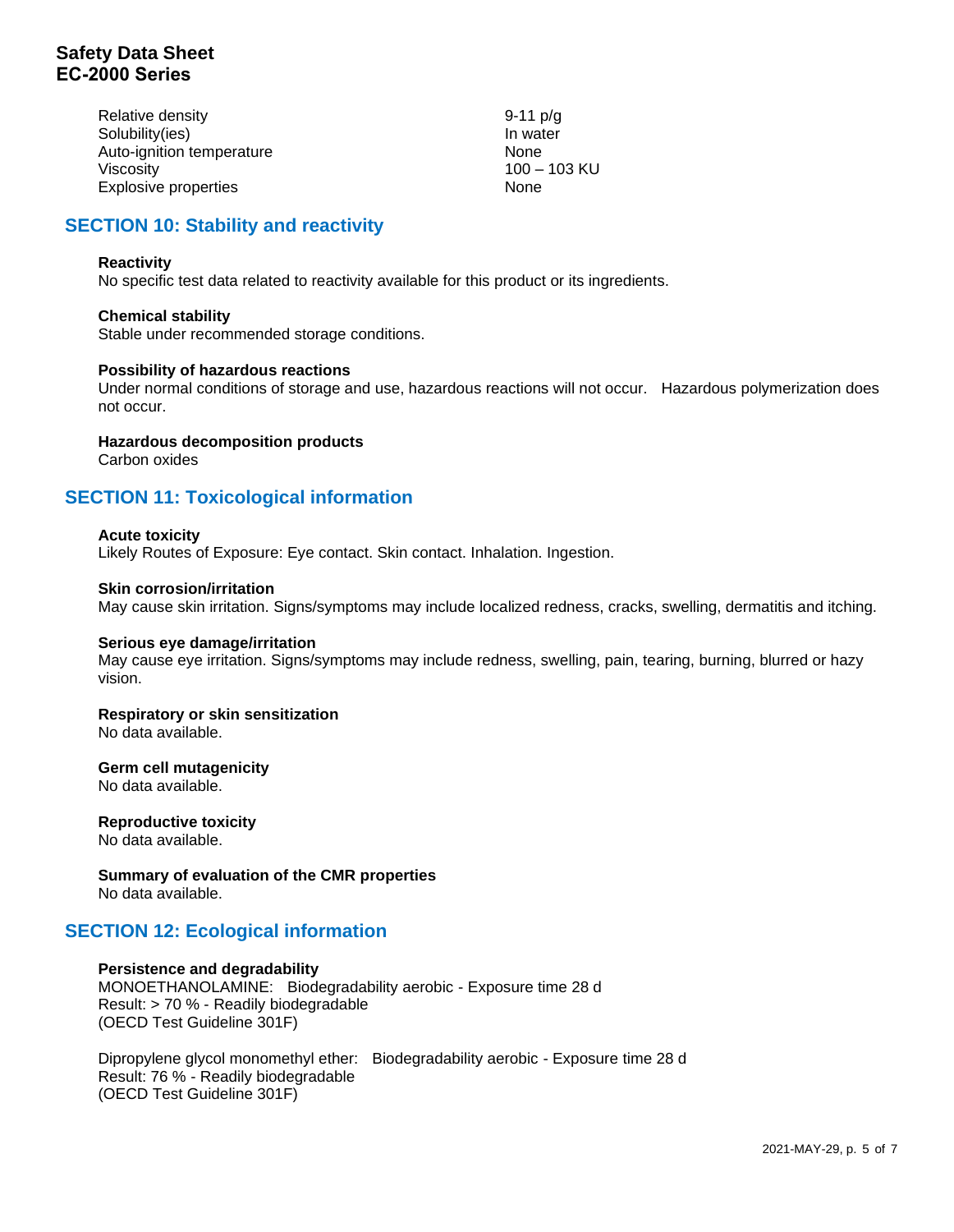# **Safety Data Sheet EC-2000 Series**

### **Bioaccumulative potential**

MONOETHANOLAMINE: http://webnet.oecd.org/ccrweb/ChemicalDetails.aspx?ChemicalID=A51B9C16-0837-416F-9697-991CEC9F46D1

Bioaccumulative (B)? No Dipropylene glycol monomethyl ether: http://webnet.oecd.org/ccrweb/ChemicalDetails.aspx?ChemicalID=0F505FF5-E297-4D11-B841-AE6B73A2C59C

### **Mobility in soil**

No data available.

**Results of PBT and vPvB assessment** PBT/vPvB assessment not available as chemical safety assessment not required/not conducted

# **SECTION 13: Disposal considerations**

### **Disposal of the product**

Dispose of contents/containers in accordance with local regulations.

### **Disposal of contaminated packaging**

Do not reuse empty containers.

### **Waste treatment**

Dispose of contents/containers in accordance with local regulations.

### **Sewage disposal**

Dispose of contents/containers in accordance with local regulations.

### **Other disposal recommendations**

Dispose of contents/containers in accordance with local regulations.

## **SECTION 14: Transport information**

**DOT (US), IMDG, IATA** Not dangerous goods

# **SECTION 15: Regulatory information**

### **HMIS Rating**



### **NFPA Rating**